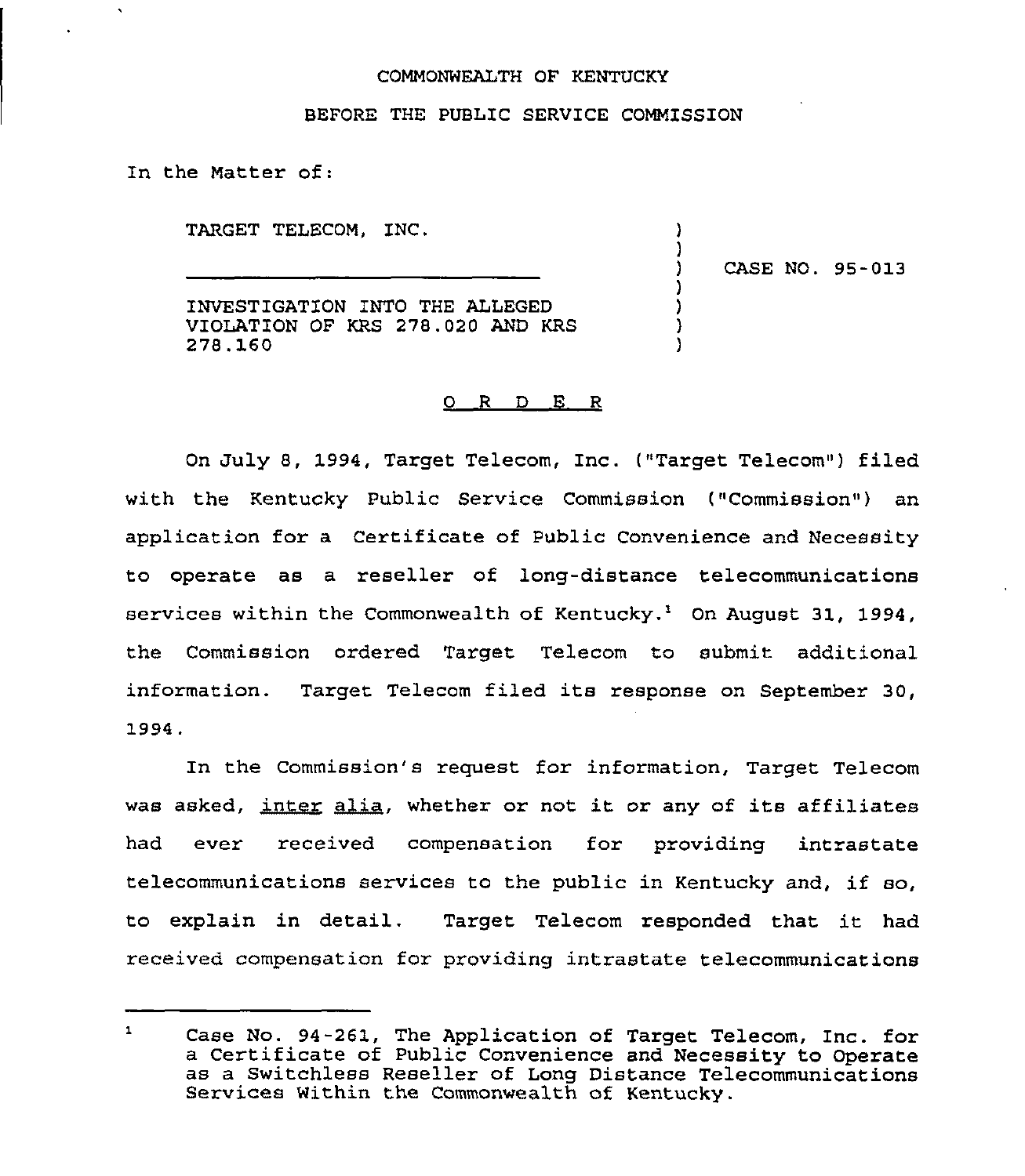services in Kentucky as incidental traffic to its provision of interstate services. Target Telecom's response is attached hereto as Appendix A. is att<br><u>facie</u><br>\*b \*b

Accordingly, the Commission finds a <u>prim</u>a showing has been made that Target Telecom failed to file with the Commission its application for approval to operate and its schedule of rates and conditions of service prior to collecting compensation for the provision of utility service in violation of KRS 278.020 and KRS 278. 160. Therefore, Target Telecom should immediately cease and desist the provision of, or cease charging for, any and all interexchange telecommunications services within the Commonwealth of Kentucky.

IT IS THEREFORE ORDERED THAT:

1 . Target Telecom shall immediately cease and desist from providing or charging for any and all intrastate telecommunications services within the Commonwealth of Kentucky.

2. Target Telecom shall appear at a hearing scheduled for February 27, 1995, at 10:00 a.m., Eastern Standard Time, in Hearing Room 1 of the Commission's offices at 730 Schenkel Lane, Frankfort, Kentucky, to present evidence on the alleged violation of KRS 278.020 and KRS 278.160, and to show cause why Target Telecom should not be penalized under KRS 278.990 and should not be required to make refunds of compensation collected prior to obtaining a Certificate of Convenience and Necessity and filing its schedule of rates and conditions of service.

 $-2-$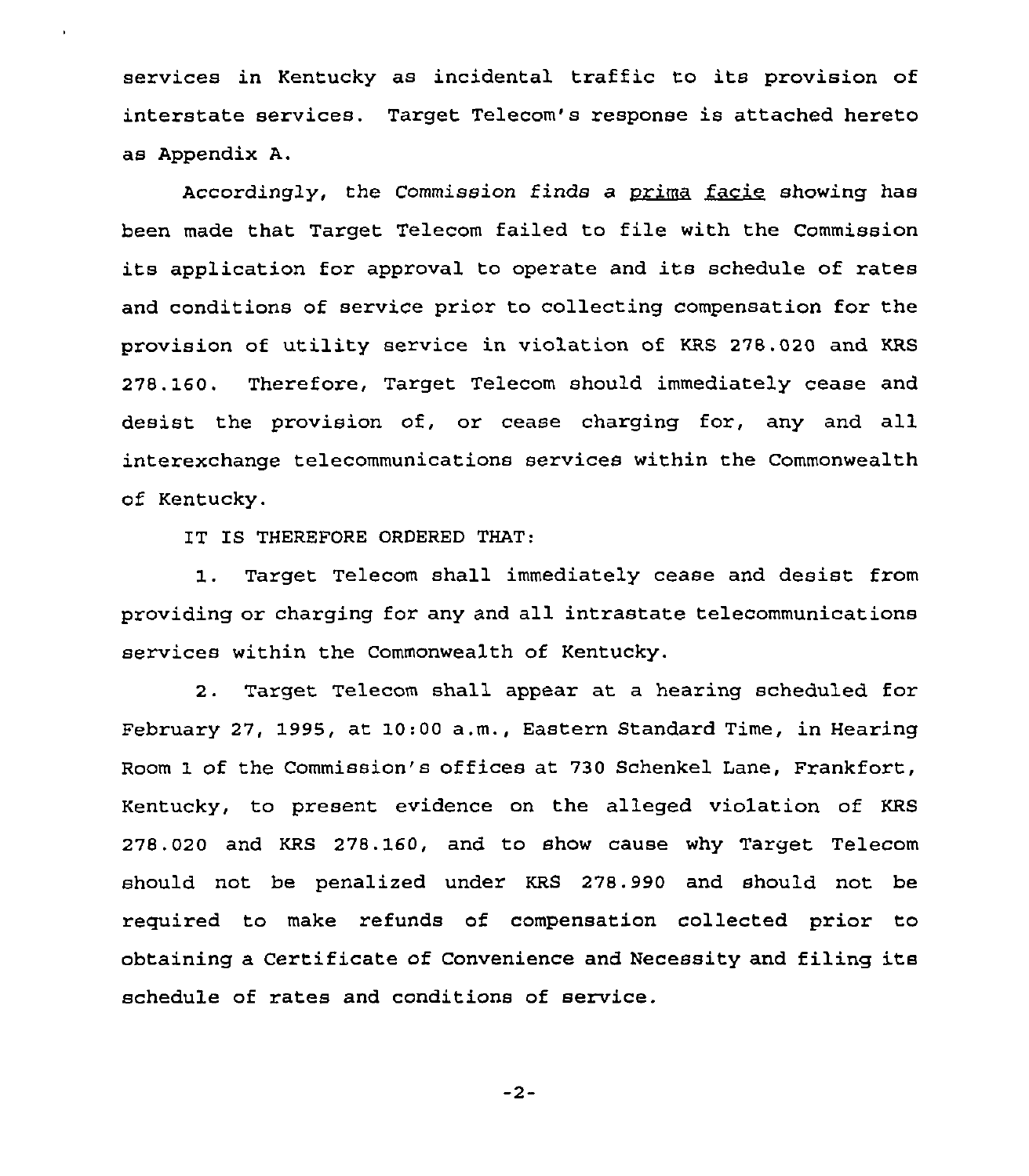3. Any motion requesting any informal conference with Commission Staff to consider any matter which would aid in the handling or disposition of this proceeding shall he filed with the Commission no later than 20 days from the date of this Order.

Done at Frankfort, Kentucky, this 19th day of January, 1995.

PUBLIC SERVICE COMMISSION

Chairman

Vice Chairma

Commissioner

ATTEST:

Executive Director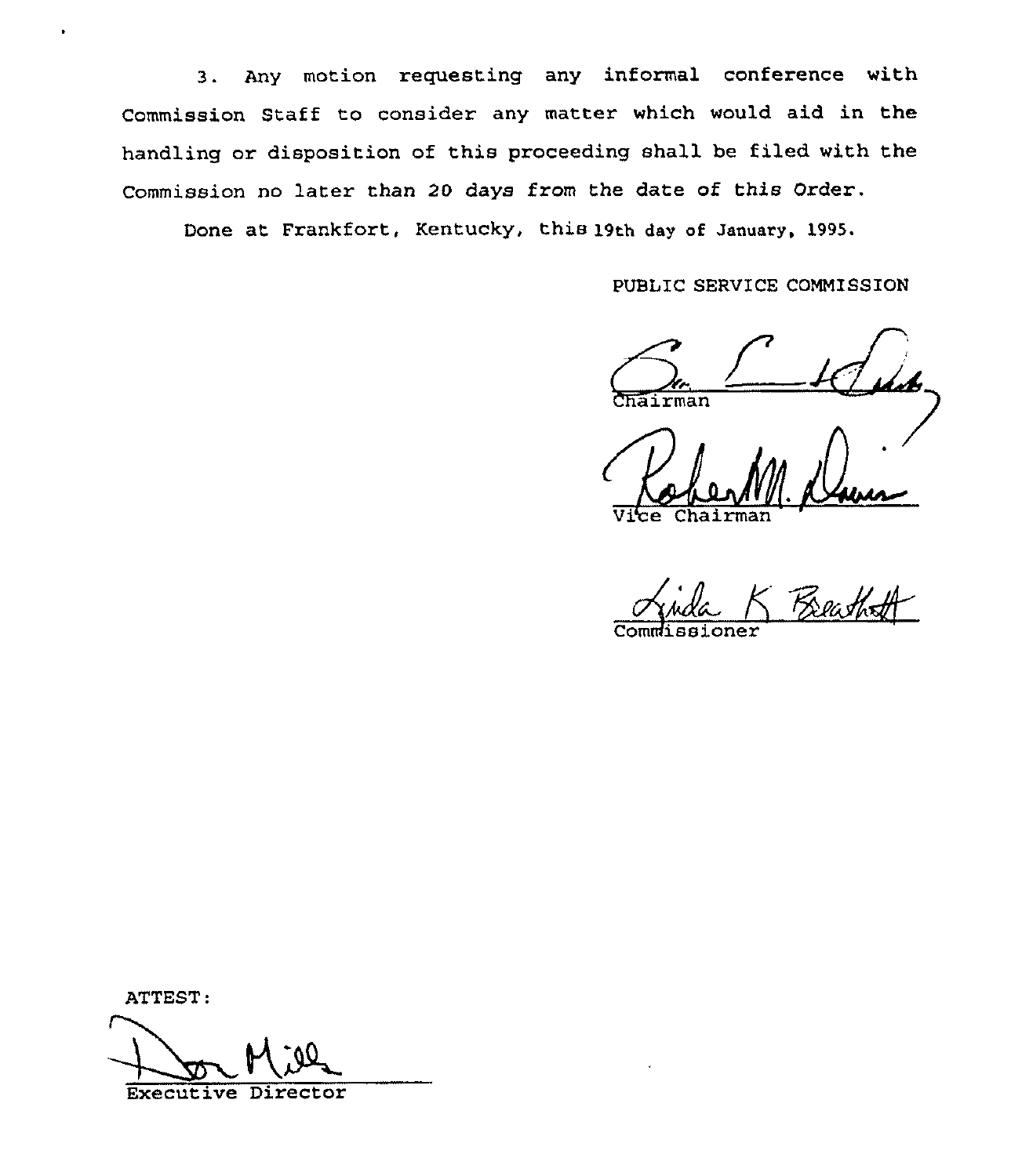#### APPENDIX A

#### PIERSON & TUTTLE

APPENDIX TO AN ORDER OF TME KENTUCKY PUBLIC SERVICE COMMISSION IN CASE NO. 95-013 DATED January 19, 1995

#### COMMONWEALTH OF KENTUCKY

#### BEFORE THE PUBLIC SERVICE COMMISSION

In the Matter of:

# THE APPLICATION OF TARGET TELECOM, INC. FOR A CERTIFICATE OF PUBLIC CONVENIENCE AND NECESSITY TO OPERATE AS A SWITCHLESS RESELLER OF LONG DISTANCE TELECOMMUMCATIONS SERVICES WITHIN THE COMMONWEALTH OF KENTUCKY

CASE NO: 94-261

#### RESPONSE TO ORDER FOR INFORMATION

TARGET TELECOM, INC, ("TIT'), by its counsel, hereby submits its responses to the Commission's Order for Information.

I) Has Target Telecom or any of its affiliates ever received compensation for providing intrastate telecomunications services to the public in Kentucky?

A. TTI has received compensation for providing intrastate telecommunications services in Kentucky as incidental traffic to its provision of interstate services. TTI does not oFFer, nor does it intend to offer without certification from Kentucky, intrastate service. The intrastate traffic was primarily initiated by casual dialing and T-I dedicated accounts. TTI uses WilTel as its underlying carrier. Its network cannot block intrastate traffic within Kentucky. Accordingly, any intrastate traffic is incidental to TTI's interstate operation in Kentucky. TTI has no prior knowledge of intrastate traffic and has no method for blocking these calls. However, once a call is placed TZI incurs substantial costs including compensating WilTel, paying sales commissions and other expenses.

2) Please include time periods and mileage bands or revise the tariff page  $\#$  18.

A. TII respectfully submits Revised Tariff Page 18 which deletes the reference to "time-of-day banded" from Heading 3.3.6.,

3) Please include time periods and mileage bands or revise the tariff page  $\#$  17.

A. TTI respectfully submits Revised Tariff Page <sup>17</sup> which deletes the reference to " " time-of-day banded" from Heading 3.3.3.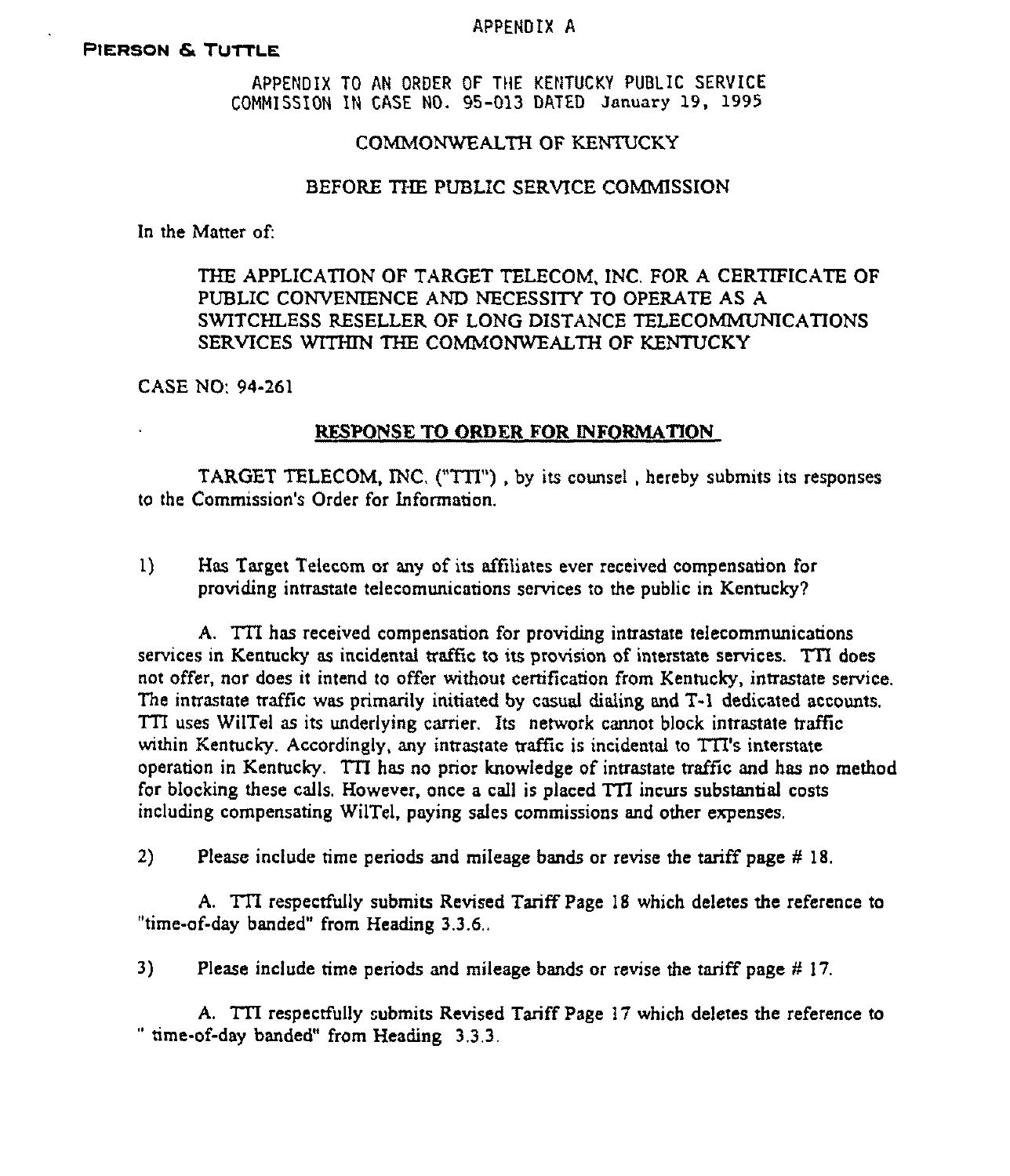# SECTION 3 - DESCRIFrION OF SERVICE (Continued)

### 3.3 Service Offerings

Applicable rate schedules for the following services are provided in Section 4 - Rates.

### 3.3.1 Dial Access Business Service

Dial Access Business Service is a time-of-day banded outbound long distance service. Dial Access Business Service Customers utilize Feature Group D access.

### 3.3.2 Dial Access Business Service Plus

Dial Access Business Service Plus is a flat-rated (not time-of-day banded) outbound long distance service. Dial Access Business Service Plus Customers utilize Feature Group D access.

### 3.3.3 Dedicated Access Business Service

Dedicated Access Business Service is a flat-rated (not time-of-day banded) outbound long distance service. Dedicated Access Business Customers utilize dedicated Access Lines to connect the underlying carrier's POP to Customer's premises.

### 3.3.4 Dial Access 800 Service

Dial Access 800 Service is a flat-rated (not time-of-day banded) inbound long distance service. Dial Access 800 Service calls are terminated over Customer' local telephone lines.

### 3.3.5 Dedicated Access 800 Service

Dedicated Access 800 Service is a flat-rated (not time-of-day banded) inbound long distance service. Dedicated Access Plus 800 Service calls are terminated over dedicated Access Lines from the underlying earner's POP to Customer's premises.

Issued: Effective:

by: Orland Chamberlain, Vice President Target Telecom, Inc. 155 Willowbrook Boulevard Wayne, NJ 07470